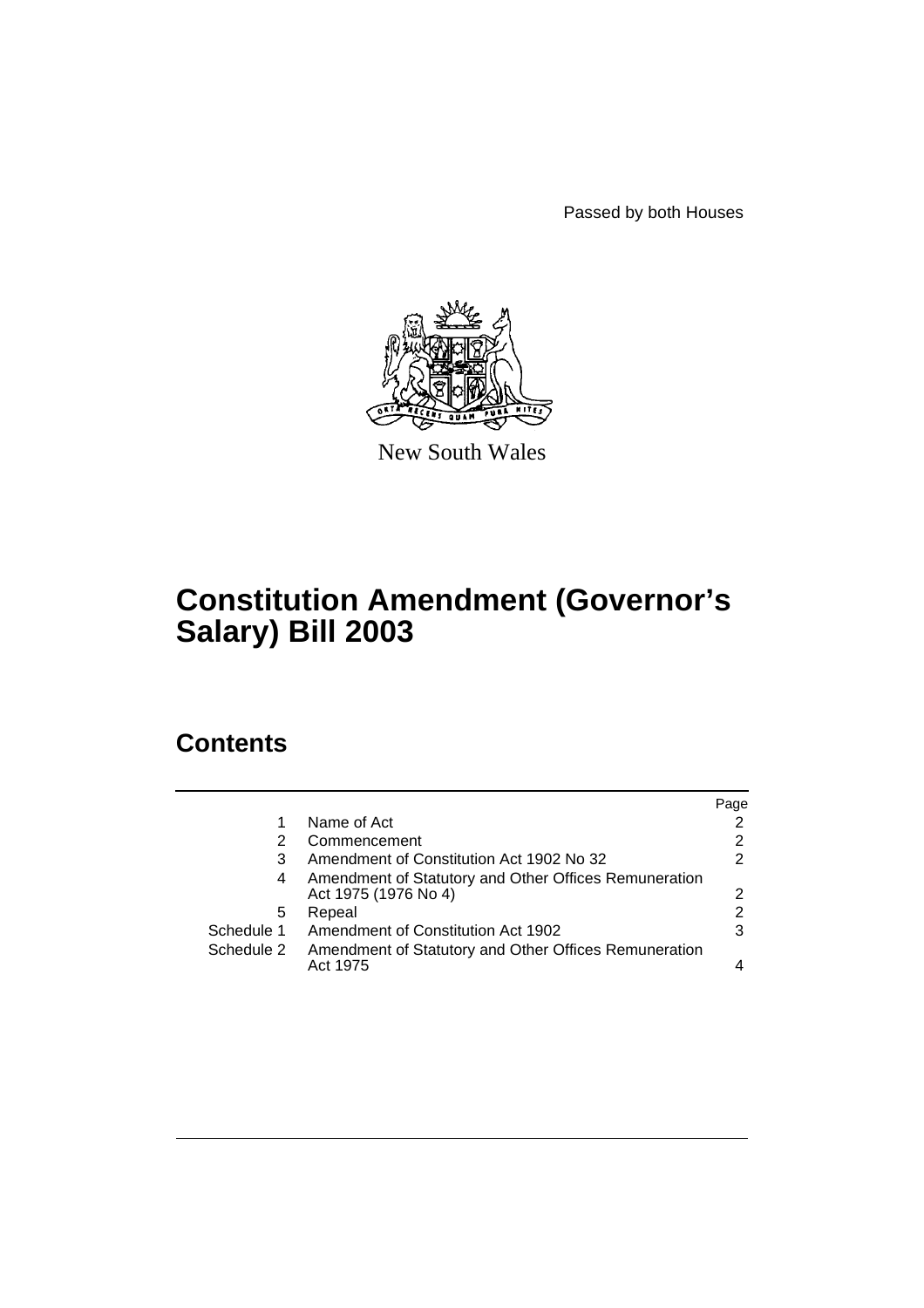*I certify that this PUBLIC BILL, which originated in the LEGISLATIVE ASSEMBLY, has finally passed the LEGISLATIVE COUNCIL and the LEGISLATIVE ASSEMBLY of NEW SOUTH WALES.*

> *Clerk of the Legislative Assembly. Legislative Assembly, Sydney, , 2003*



New South Wales

# **Constitution Amendment (Governor's Salary) Bill 2003**

Act No , 2003

An Act to amend the *Constitution Act 1902* and the *Statutory and Other Offices Remuneration Act 1975* with respect to the salary of the Governor.

*I have examined this Bill, and find it to correspond in all respects with the Bill as finally passed by both Houses.*

*Chairman of Committees of the Legislative Assembly.*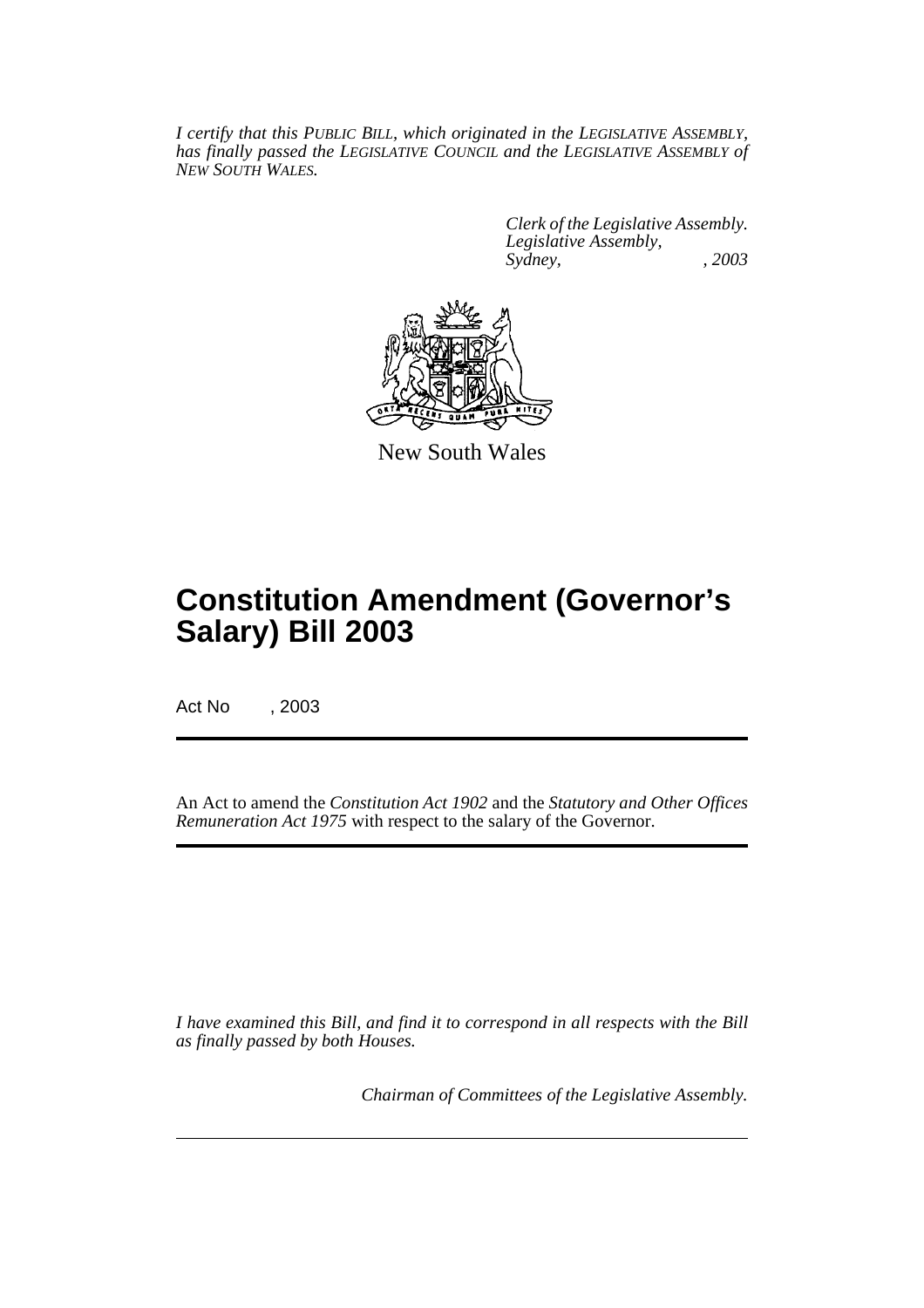### **The Legislature of New South Wales enacts:**

### **1 Name of Act**

This Act is the *Constitution Amendment (Governor's Salary) Act 2003*.

### **2 Commencement**

This Act commences on the day on which the first person to be appointed to the office of Governor after the date of assent to this Act is so appointed.

### **3 Amendment of Constitution Act 1902 No 32**

The *Constitution Act 1902* is amended as set out in Schedule 1.

### **4 Amendment of Statutory and Other Offices Remuneration Act 1975 (1976 No 4)**

The *Statutory and Other Offices Remuneration Act 1975* is amended as set out in Schedule 2.

### **5 Repeal**

The *Governor's Salary Regulation 1990* is repealed.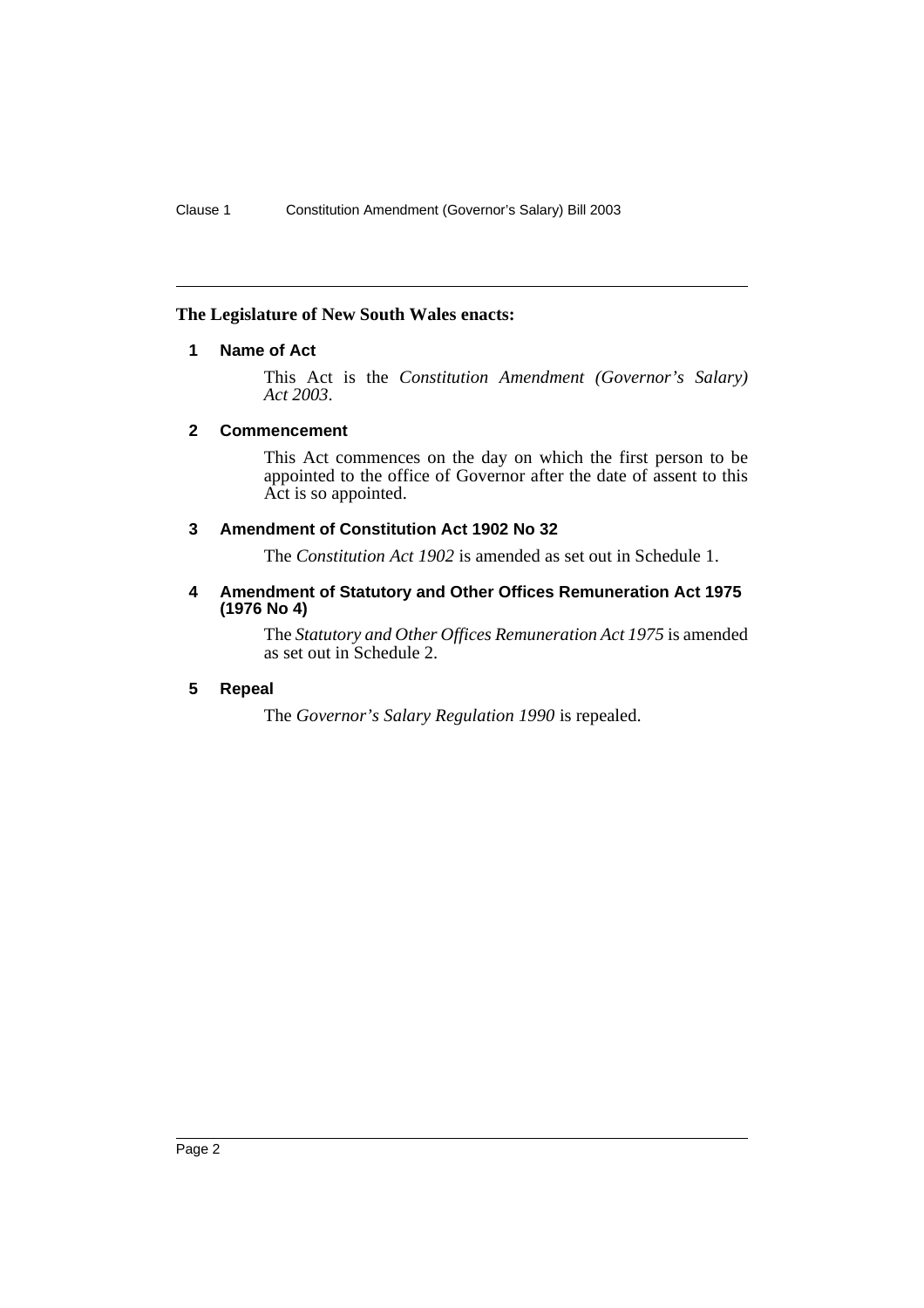Constitution Amendment (Governor's Salary) Bill 2003

Amendment of Constitution Act 1902 Schedule 1

### **Schedule 1 Amendment of Constitution Act 1902**

(Section 3)

#### **Section 9I**

Omit the section. Insert instead:

### **9I Governor's salary**

- (1) The Governor is entitled to be paid such remuneration as the Statutory and Other Offices Remuneration Tribunal may from time to time determine, under the *Statutory and Other Offices Remuneration Act 1975*, in respect of the office of Governor.
- (2) Remuneration is not payable under this section to a Governor for any period for which he or she is entitled to remuneration from the Commonwealth in respect of his or her administration of the Government of the Commonwealth.